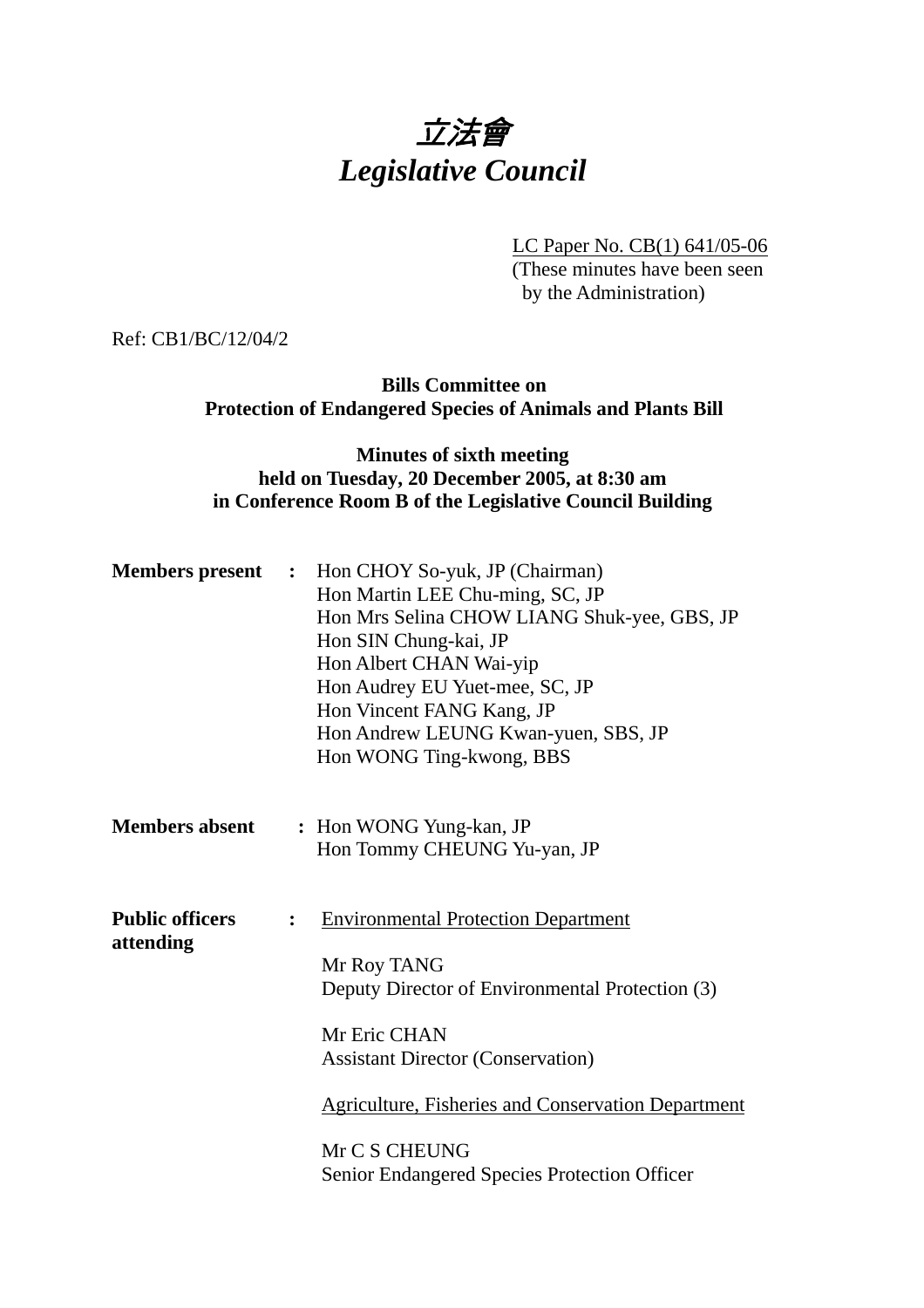#### Department of Justice

Mr Sunny CHAN Senior Government Counsel

| <b>Clerk in attendance:</b> Miss Becky YU |                              |  |
|-------------------------------------------|------------------------------|--|
|                                           | Chief Council Secretary (1)1 |  |

**Staff in attendance :** Miss Monna LAI Assistant Legal Adviser 7

> Mrs Mary TANG Senior Council Secretary (1)2

| <b>Confirmation of minutes</b> |                                   |
|--------------------------------|-----------------------------------|
| (LC Paper No. CB(1) 489/05-06  | -- Minutes of the meeting held on |
|                                | 22 November 2005                  |
| LC Paper No. $CB(1)$ 520/05-06 | -- Minutes of the meeting held on |
|                                | 29 November 2005)                 |

\_\_\_\_\_\_\_\_\_\_\_\_\_\_\_\_\_\_\_\_\_\_\_\_\_\_\_\_\_\_\_\_\_\_\_\_\_\_\_\_\_\_\_\_\_\_\_\_\_\_\_\_\_\_\_\_\_\_\_\_\_\_\_\_\_\_\_\_\_

The minutes of the meetings held on 22 and 29 November 2005 were confirmed.

| $\mathbf{I}\mathbf{I}$ | <b>Meeting with the Administration</b> |                                                                         |
|------------------------|----------------------------------------|-------------------------------------------------------------------------|
|                        | (LC Paper No. CB(3) 504/04-05          | -- The Bill                                                             |
|                        | Ref: EP 55/25/01 Pt.14                 | -- The Legislative Council Brief                                        |
|                        |                                        | LC Paper No. CB(1) $563/05-06(01)$ -- List of follow-up actions arising |
|                        |                                        | the discussion<br>from<br>on                                            |
|                        |                                        | 29 November 2005                                                        |
|                        | LC Paper No. CB(1) $563/05-06(02)$ --  | Administration's response to LC                                         |
|                        |                                        | Paper No. CB(1) $563/05-06(01)$ )                                       |

2. As the Chairman was late for the meeting, Mr WONG Ting-kwong was elected by members present to chair the meeting. Mr WONG ordered that the meeting be adjourned for five minutes. The Chairman arrived at 8:40 am and took over the chair.

3. The Committee deliberated (Index of proceedings attached in **Annex A**).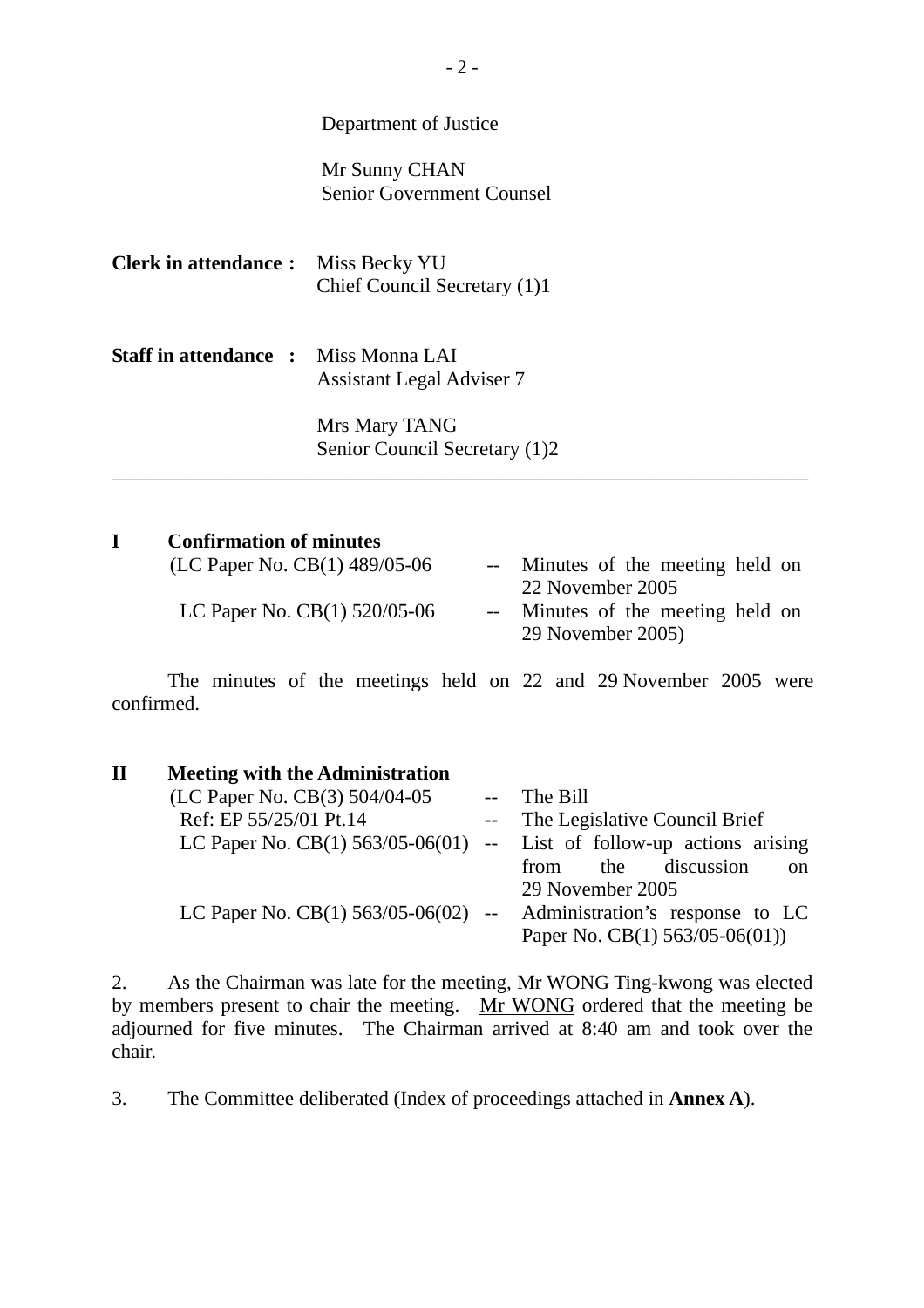- 4. The Administration was requested to
	- (a) consider specifying in clause 26 that a licence would remain valid, except for the purpose of export, during the appeal against the Director's decision relating to the cancellation of the relevant licence. To protect the interest of innocent third parties, there should be clear indication on the licence that it was being subject to appeal;
	- (b) advise the composition, functions and modus operandi of the Administrative Appeal Board as well as the average time taken for an appeal to be handled by the Board;
	- (c) liaise with the trades to ensure that they were aware of and had no difficulties in providing the scientific names for specimens of scheduled species in their possession or under their control. To also consider replacing the word "state" with "provide" in clause 29(1); and
	- (d) review clause 41 to ensure that the things seized would not be forfeited to the Government on the ground that an offence was prosecuted under section 38.
- 5. The next meeting would be held on Monday, 9 January 2006, at 2:30 pm.

#### **III Any other business**

6. There being no other business, the meeting ended at 10:35 am.

Council Business Division 1 Legislative Council Secretariat 4 January 2006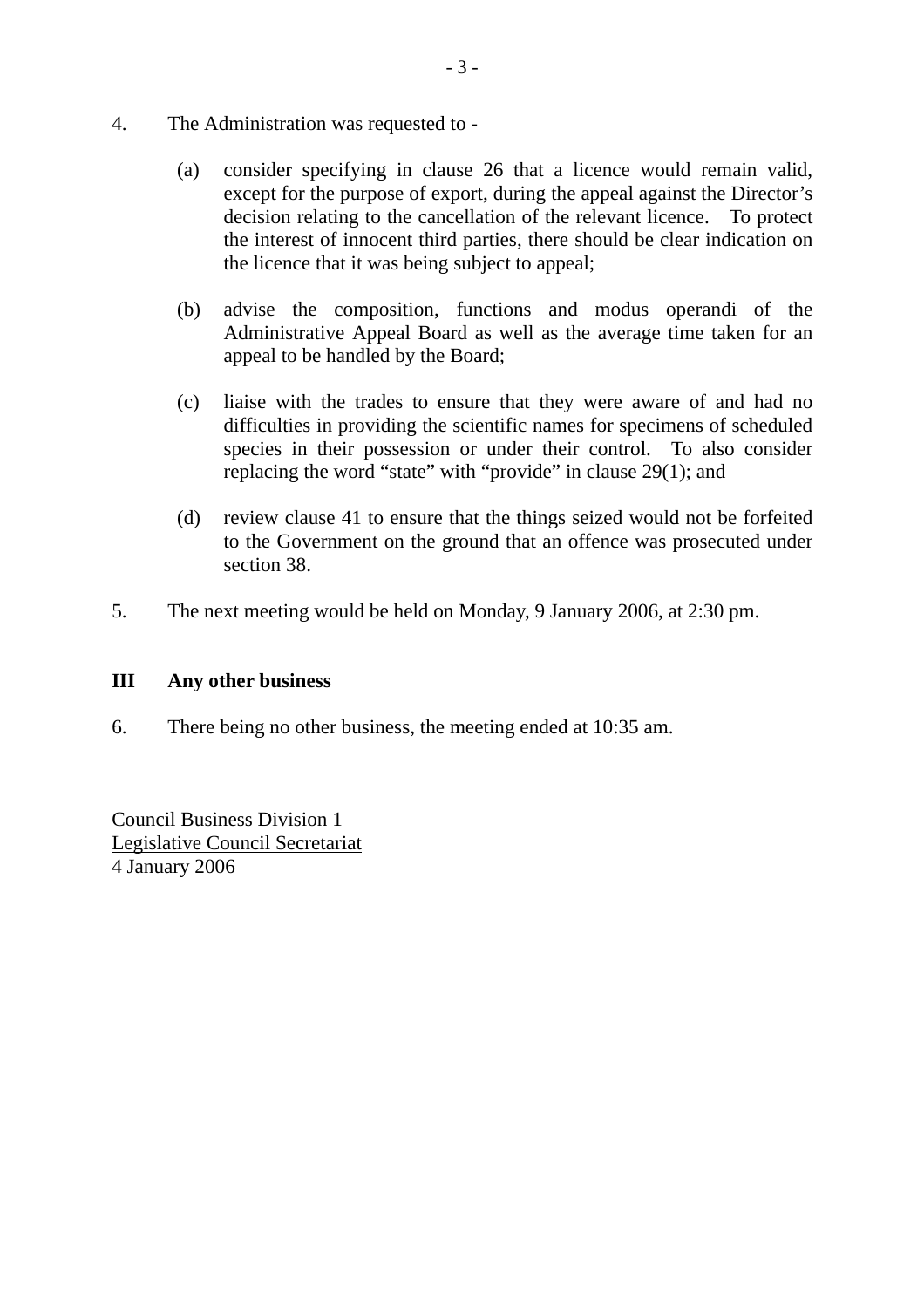#### **Proceedings of the meeting of the Bills Committee on Protection of Endangered Species of Animals and Plants Bill**

## **Meeting on Tuesday, 20 December 2005, at 8:30 am in Conference Room B of the Legislative Council Building**

| <b>Time marker</b> | <b>Speaker</b>                                                                                | Subject(s)                                                                                                                                                                                                                                                                                                                                                                                                                                                                                                                                                              | <b>Action required</b> |
|--------------------|-----------------------------------------------------------------------------------------------|-------------------------------------------------------------------------------------------------------------------------------------------------------------------------------------------------------------------------------------------------------------------------------------------------------------------------------------------------------------------------------------------------------------------------------------------------------------------------------------------------------------------------------------------------------------------------|------------------------|
|                    | 000000 - 000458 Mr WONG Ting-kwong   Election of Chairman<br>Mr Martin LEE<br>Mr Andrew LEUNG | As the Chairman was late for the<br>meeting, Mr WONG Ting-kwong<br>was elected by members present to<br>chair the meeting<br>Mr WONG ordered that the meeting<br>be adjourned for five minutes                                                                                                                                                                                                                                                                                                                                                                          |                        |
| $000459 - 000547$  | Chairman                                                                                      | The Chairman arrived at 8:40 am<br>and took over the chair<br>Confirmation of minutes of the<br>meetings<br>held<br>22<br>and<br>on<br>29 November 2005 (LC Paper Nos.<br>$CB(1)$ 489 and 520/05-06)                                                                                                                                                                                                                                                                                                                                                                    |                        |
| $000548 - 001341$  | Chairman<br>Administration                                                                    | Administration's<br>response<br>to<br>follow-up actions arising from the<br>discussion at the meeting<br>on<br>29 November 2005 (LC Paper No.<br>$CB(1)$ 520/05-06(02))                                                                                                                                                                                                                                                                                                                                                                                                 |                        |
|                    | 001342 - 001509 Mr WONG Ting-kwong<br>Administration                                          | Streamlining of licensing procedure<br>Member's concerns -<br>(a) whether the licensee would be<br>notified about the expiry of<br>possession licence; and<br>(b) whether the licensee needed to<br>notify the Director of Agriculture,<br><b>Fisheries</b><br>and<br>Conservation<br>(DAFC) about changes in the<br>number of scheduled species in<br>his possession resulting from<br>birth, death or trading of species<br>Administration's explanation -<br>(a) the licensee would be notified by<br>mail one month before the expiry<br>of the possession licence; |                        |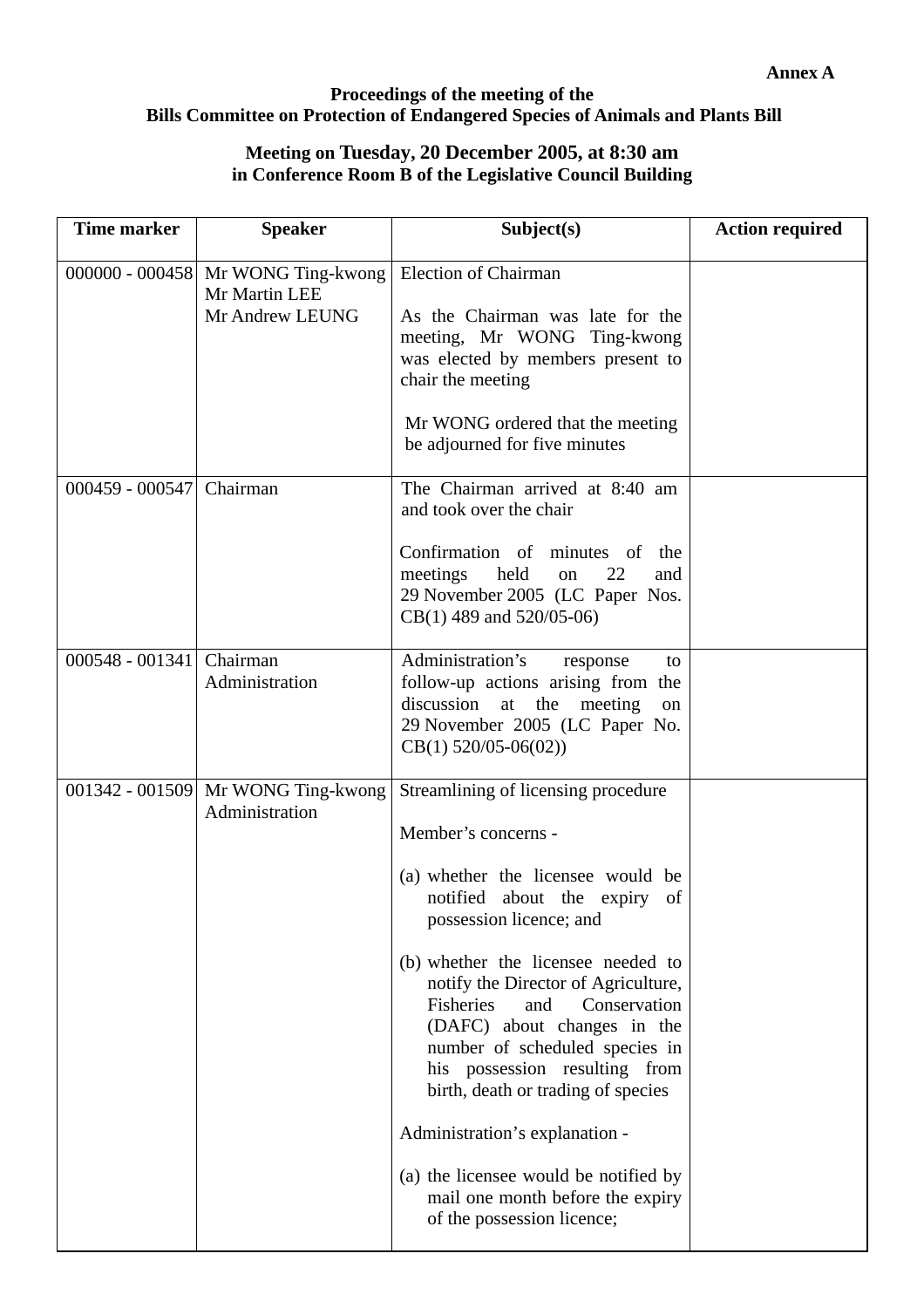| $-2-$              |                                                   |                                                                                                                                                                                                                                                                           |                        |  |  |
|--------------------|---------------------------------------------------|---------------------------------------------------------------------------------------------------------------------------------------------------------------------------------------------------------------------------------------------------------------------------|------------------------|--|--|
| <b>Time marker</b> | <b>Speaker</b>                                    | Subject(s)                                                                                                                                                                                                                                                                | <b>Action required</b> |  |  |
|                    |                                                   | (b) a registered mail would be sent to<br>the licensee two weeks before the<br>expiry date if he had not<br>responded to (a);                                                                                                                                             |                        |  |  |
|                    |                                                   | (c) if the licensee had not responded<br>to both mails, it would be<br>assumed that the possession<br>licence was no longer required;<br>and                                                                                                                              |                        |  |  |
|                    |                                                   | (d) the licensee would need to notify<br>DAFC about changes in the<br>number of scheduled species in<br>his possession resulting from<br>birth or death. Trading was not<br>included because the new buyer<br>was required to apply a new<br>possession licence with DAFC |                        |  |  |
| $001510 - 001659$  | Chairman<br>Administration                        | Chairman's suggestion of replacing<br>the word "後" with "時" in the<br>Chinese<br>version<br>of<br>clause $22(2)(b)(iii)$                                                                                                                                                  |                        |  |  |
| $001700 - 003628$  | ALA7<br>Administration                            | Clause-by-clause examination of the<br><b>Bill</b>                                                                                                                                                                                                                        |                        |  |  |
|                    | Chairman<br>Mr WONG Ting-kwong<br>Mrs Selina CHOW | Clause $23$ – Issue of licence                                                                                                                                                                                                                                            |                        |  |  |
|                    |                                                   | clarification<br>Administration's<br><sub>on</sub><br>licences for import, export and<br>re-export -                                                                                                                                                                      |                        |  |  |
|                    |                                                   | (a) transit arrangements under clause<br>22 would apply to scheduled<br>species which were not destined<br>for Hong Kong;                                                                                                                                                 |                        |  |  |
|                    |                                                   | (b) licence would be required for<br>export of scheduled species<br>which were caught or propagated<br>in Hong Kong.<br>Such a<br>requirement was also applicable<br>re-export of imported<br>for<br>scheduled species from Hong<br>Kong; and                             |                        |  |  |
|                    |                                                   | (c) in cases where scheduled species<br>in transit become stranded in<br>Hong Kong, consideration would<br>be given to either returning the<br>species to the country of origin or<br>allowing the species to be<br>imported, whichever appropriate                       |                        |  |  |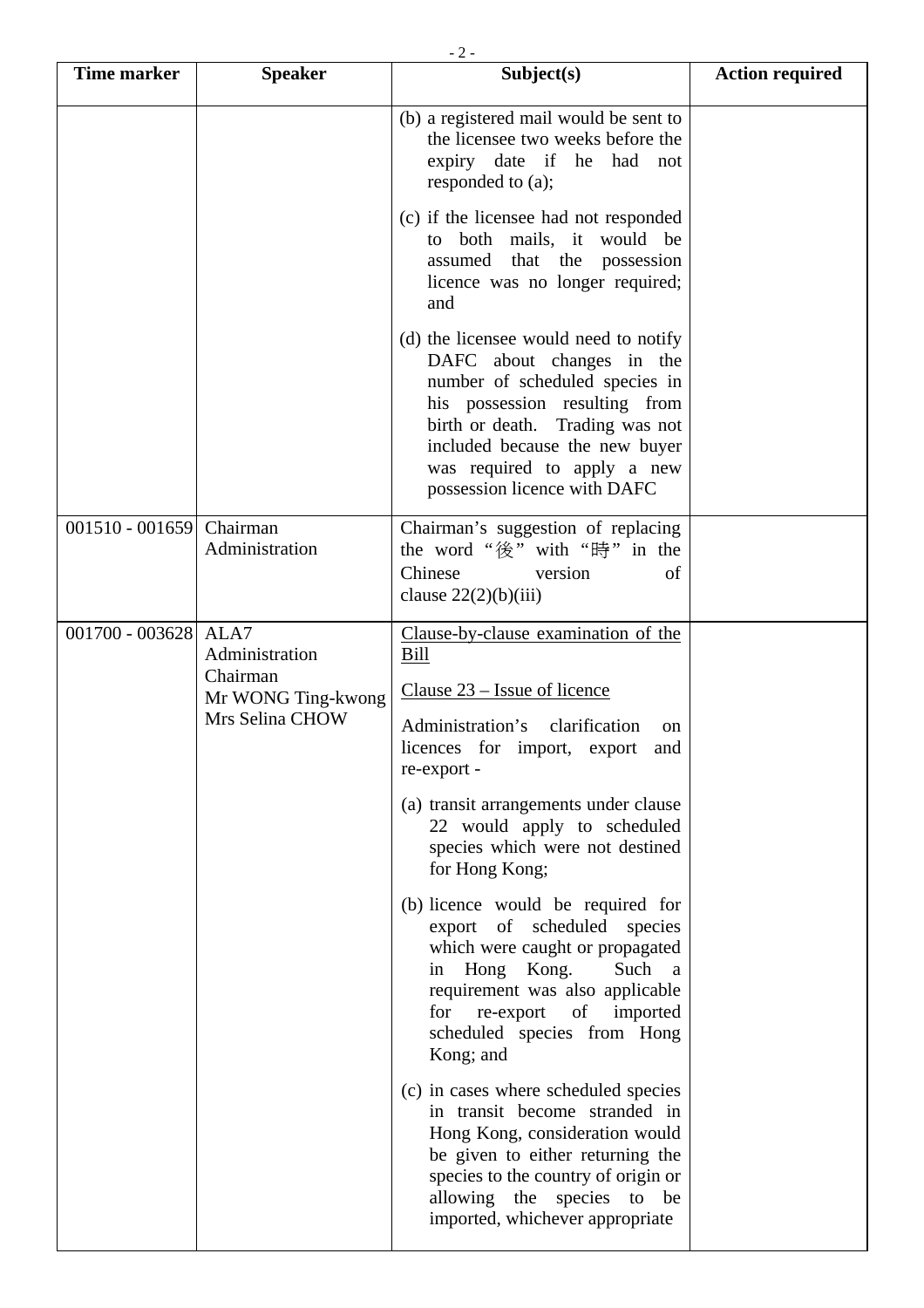| $-3-$                          |                                                    |                                                                                                                                                                                                                                                                                                                                                                                                                                                                                                                                                                                                                                                                                                                                                                                                                                                                                                                                                                                                                                                                                                       |                                                                                                                                                                                                                                                                                                                                                                                                                                                                          |  |
|--------------------------------|----------------------------------------------------|-------------------------------------------------------------------------------------------------------------------------------------------------------------------------------------------------------------------------------------------------------------------------------------------------------------------------------------------------------------------------------------------------------------------------------------------------------------------------------------------------------------------------------------------------------------------------------------------------------------------------------------------------------------------------------------------------------------------------------------------------------------------------------------------------------------------------------------------------------------------------------------------------------------------------------------------------------------------------------------------------------------------------------------------------------------------------------------------------------|--------------------------------------------------------------------------------------------------------------------------------------------------------------------------------------------------------------------------------------------------------------------------------------------------------------------------------------------------------------------------------------------------------------------------------------------------------------------------|--|
| <b>Time marker</b>             | <b>Speaker</b>                                     | Subject(s)                                                                                                                                                                                                                                                                                                                                                                                                                                                                                                                                                                                                                                                                                                                                                                                                                                                                                                                                                                                                                                                                                            | <b>Action required</b>                                                                                                                                                                                                                                                                                                                                                                                                                                                   |  |
| 003629 - 003845 Administration |                                                    | Clause $24$ – Extension, renewal and<br>variation of licences                                                                                                                                                                                                                                                                                                                                                                                                                                                                                                                                                                                                                                                                                                                                                                                                                                                                                                                                                                                                                                         |                                                                                                                                                                                                                                                                                                                                                                                                                                                                          |  |
|                                |                                                    | Clause $25$ – Refusal of application<br>made under section 23 or 24                                                                                                                                                                                                                                                                                                                                                                                                                                                                                                                                                                                                                                                                                                                                                                                                                                                                                                                                                                                                                                   |                                                                                                                                                                                                                                                                                                                                                                                                                                                                          |  |
| 003846 - 005825 Administration | ALA7<br>Mrs Selina CHOW<br>Chairman                | Clause 26 – Cancellation of licence<br>Administration's explanation<br>on<br>licences under appeal -<br>(a) condition already incorporated in<br>the licence requiring the licensee<br>to obtain an authorized officer's<br>prior endorsement before the<br>time of exportation to ensure that<br>relevant requirements<br>of the<br>Convention<br>International<br>on<br>Trade in Endangered Species of<br>Wild Fauna and Flora were<br>fulfilled;<br>(b) the licence holder could not use a<br>licence under appeal for export<br>because the authorized officer<br>would not endorse the licence<br>under such circumstances; and<br>(c) a licence without export or<br>re-export endorsement would not<br>be accepted by the importing<br>country<br>Given that a licence under appeal<br>was considered valid except for<br>export purpose, Mrs Selina CHOW<br>requested to specify such a policy<br>intent in clause 26 to clear any<br>ambiguity<br>Members' concern that innocent<br>parties might be misled into trading<br>of scheduled species, the licences of<br>which were under appeal | Administration<br>The<br>consider<br>to<br>specifying in clause<br>26 that a licence<br>would remain valid,<br>for<br>the<br>except<br>purpose of export,<br>during<br>the<br>appeal<br>DAFC's<br>against<br>decision relating to<br>the cancellation of<br>the relevant licence.<br>To<br>protect<br>the<br>interest of innocent<br>third parties, there<br>should<br>be<br>clear<br>indication<br>the<br>on<br>licence that it was<br>being<br>subject<br>to<br>appeal |  |
|                                | 005826 - 005954 Mr SIN Chung-kai<br>Administration | Member's<br>enquiry<br>the<br>on<br>composition, functions and modus<br>operandi of<br>Administrative<br>the<br><b>Appeal Board</b>                                                                                                                                                                                                                                                                                                                                                                                                                                                                                                                                                                                                                                                                                                                                                                                                                                                                                                                                                                   | Administration<br>The<br>advise<br>the<br>to<br>composition,<br>functions and modus<br>of<br>operandi<br>the<br>Administrative<br>Appeal Board<br>as<br>well as the average<br>time taken for an                                                                                                                                                                                                                                                                         |  |
|                                |                                                    |                                                                                                                                                                                                                                                                                                                                                                                                                                                                                                                                                                                                                                                                                                                                                                                                                                                                                                                                                                                                                                                                                                       | appeal to be handled<br>by the Board                                                                                                                                                                                                                                                                                                                                                                                                                                     |  |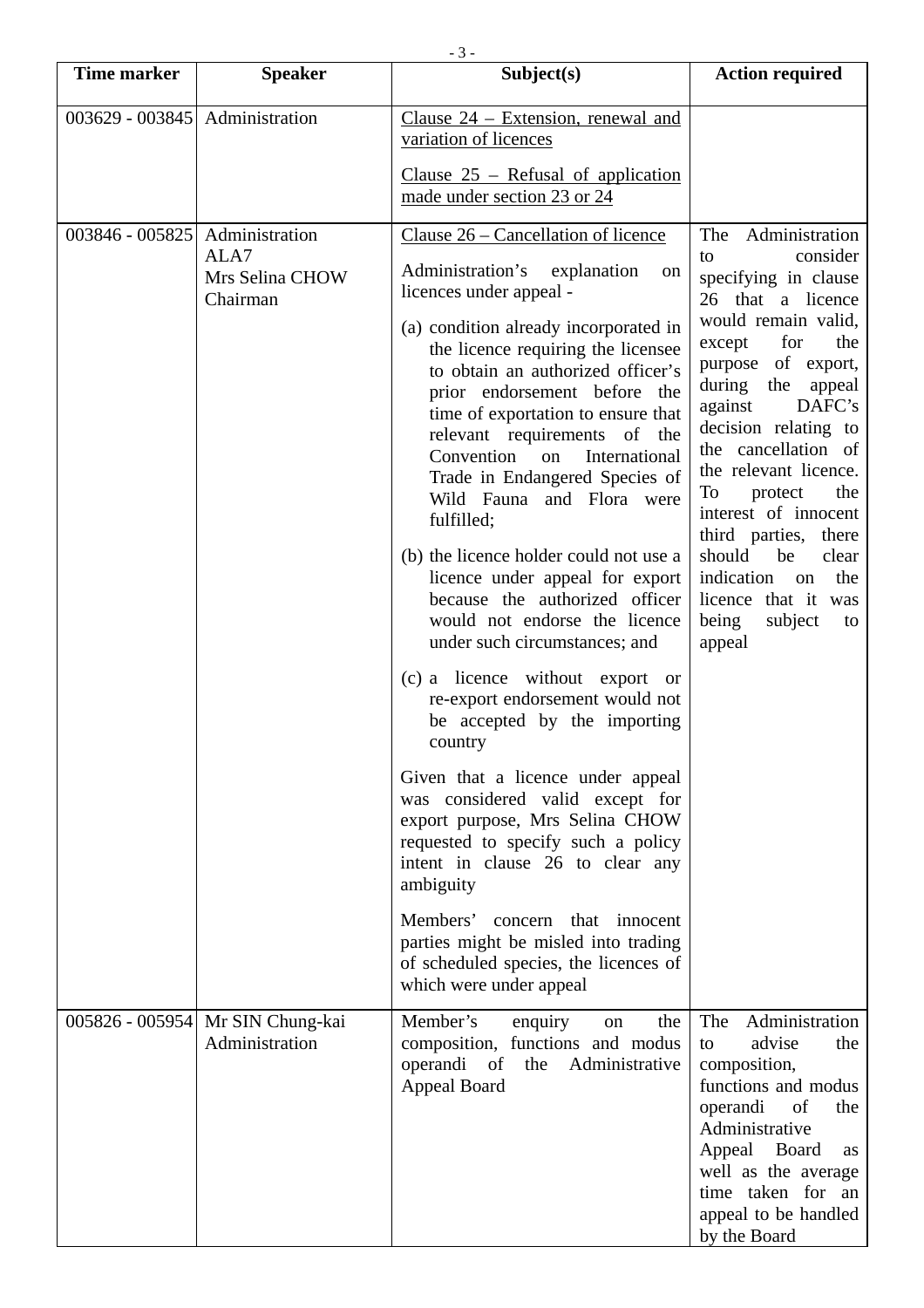| $-4-$                          |                                                                                                        |                                                                                                                                                                                                                                                                                                                                                                                                                                                                                                                                                                                                                                                                                                                                                                                                                                                                                                                                                                                                                                                                                                                                                                                                                                |                                                                                                                                                                                                                                                                                                                                                                                 |  |  |
|--------------------------------|--------------------------------------------------------------------------------------------------------|--------------------------------------------------------------------------------------------------------------------------------------------------------------------------------------------------------------------------------------------------------------------------------------------------------------------------------------------------------------------------------------------------------------------------------------------------------------------------------------------------------------------------------------------------------------------------------------------------------------------------------------------------------------------------------------------------------------------------------------------------------------------------------------------------------------------------------------------------------------------------------------------------------------------------------------------------------------------------------------------------------------------------------------------------------------------------------------------------------------------------------------------------------------------------------------------------------------------------------|---------------------------------------------------------------------------------------------------------------------------------------------------------------------------------------------------------------------------------------------------------------------------------------------------------------------------------------------------------------------------------|--|--|
| Time marker                    | <b>Speaker</b>                                                                                         | Subject(s)                                                                                                                                                                                                                                                                                                                                                                                                                                                                                                                                                                                                                                                                                                                                                                                                                                                                                                                                                                                                                                                                                                                                                                                                                     | <b>Action required</b>                                                                                                                                                                                                                                                                                                                                                          |  |  |
| 005955 - 010028 Administration |                                                                                                        | Clause 27 – Authorized officers<br>Clause $28$ – Power to require<br>production of document or other<br>evidence to show compliance with<br>this Ordinance                                                                                                                                                                                                                                                                                                                                                                                                                                                                                                                                                                                                                                                                                                                                                                                                                                                                                                                                                                                                                                                                     |                                                                                                                                                                                                                                                                                                                                                                                 |  |  |
| $010029 - 012558$              | Administration<br>Mrs Selina CHOW<br>ALA7<br>Mr Vincent FANG<br>Mr WONG Ting-kwong<br>Mr SIN Chung-kai | Clause $29$ – Power to require<br>scientific names and common names<br>ALA7's concern that the drafting of<br>clause 29 might extend the scope of<br>the provision beyond what was<br>revealed by the policy intent as set<br>out in CB(1) $243/05-06(03)$ that "it is<br>not the purpose of the provision to<br>require a person to state the common<br>name and scientific name of a<br>for<br>scheduled<br>species<br>mere<br>possession. Nor is it the purpose to<br>require a retail trader who is trading<br>on scheduled species on the street to<br>provide the scientific name of that<br>species"<br>Mrs Selina CHOW's concern -<br>(a) difficulties of the trades in<br>complying with the requirement<br>on provision of scientific names<br>for specimens of<br>scheduled<br>species in their possession;<br>(b) it would suffice for the trades to<br>provide either scientific names or<br>common names; and<br>(c) should consider replacing the<br>word "state" with "provide" in<br>clause $29(1)$<br>Mr SIN Chung-kai views -<br>(a) scientific names were necessary<br>as these were unique for each<br>species; and<br>(b) trades should learn to adapt to<br>changes and comply with the<br>requirements | The Administration<br>to liaise with the<br>trades to ensure that<br>they were aware of<br>and<br>had<br>no<br>difficulties<br>in<br>providing<br>the<br>scientific names for<br>specimens<br>of<br>scheduled species in<br>their possession or<br>under their control.<br>consider<br>also<br>To<br>replacing the word<br>"state"<br>with<br>"provide"<br>in<br>clause $29(1)$ |  |  |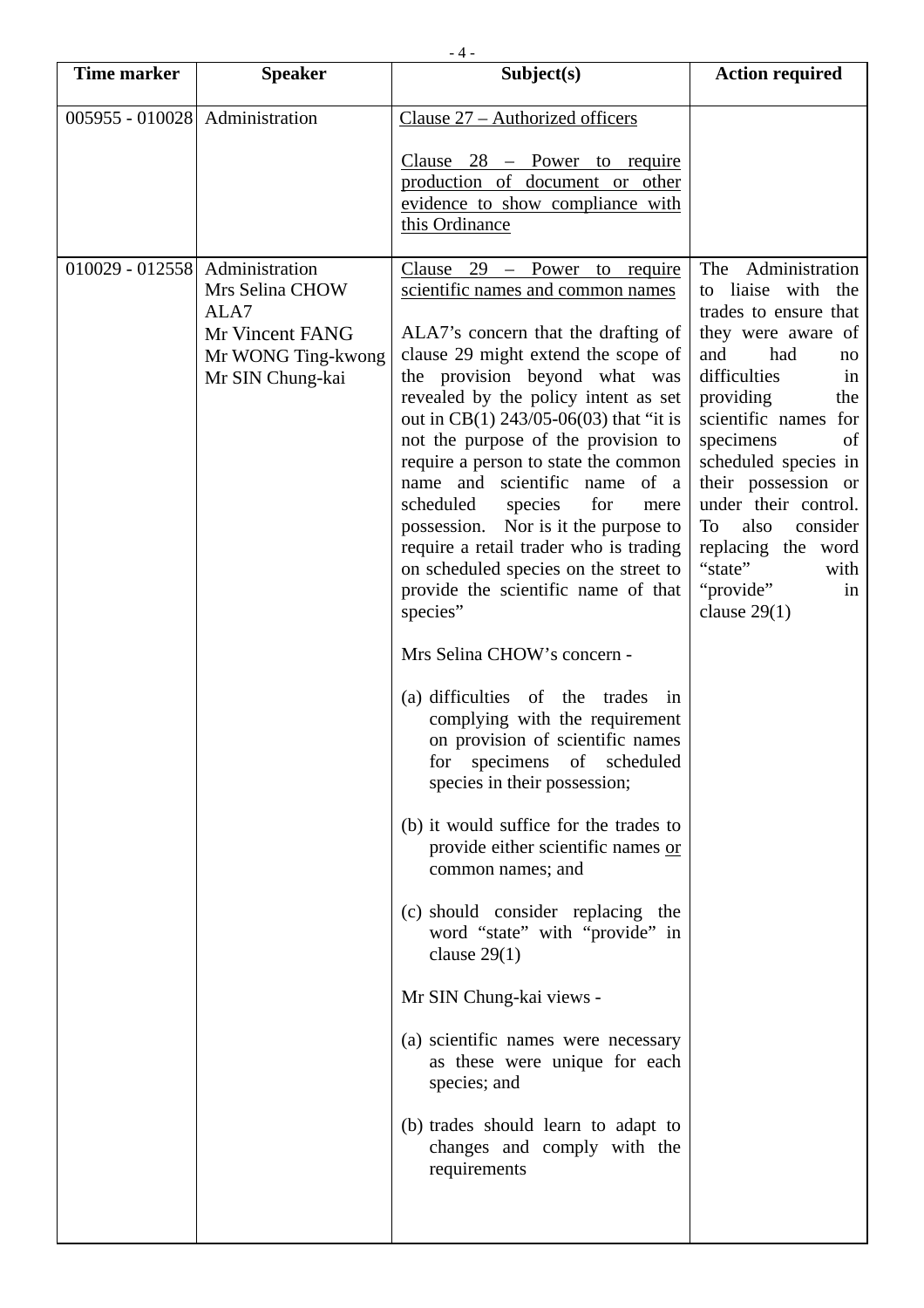|                                  |                            | $-5-$                                                                                                                                                                                        |                        |
|----------------------------------|----------------------------|----------------------------------------------------------------------------------------------------------------------------------------------------------------------------------------------|------------------------|
| <b>Time marker</b>               | <b>Speaker</b>             | Subject(s)                                                                                                                                                                                   | <b>Action required</b> |
|                                  |                            | Mr WONG Ting-kwong considered<br>that the provision of scientific names<br>should be mandatory, while common<br>names should be optional                                                     |                        |
|                                  |                            | Administration's explanation -                                                                                                                                                               |                        |
|                                  |                            | trades<br>should<br>$(a)$ the<br>have<br>no<br>difficulty in complying with the<br>requirement as scientific names<br>were already provided in the<br>supporting<br>convention<br>documents; |                        |
|                                  |                            | (b) assistance would be provided<br>where necessary to facilitate the<br>trades to comply with the<br>requirement; and                                                                       |                        |
|                                  |                            | (c) there would be no offence if<br>there were reasonable excuses for<br>non-compliance                                                                                                      |                        |
| $012559 - 013014$                | Administration<br>Chairman | Clause $30$ – Power to require<br>production of things for inspection                                                                                                                        |                        |
|                                  |                            | Clause $31$ – Power to inspect place or<br>premises                                                                                                                                          |                        |
|                                  |                            | Clause $32$ – Power of search and<br>detention                                                                                                                                               |                        |
|                                  |                            | Clause $33$ – Power of entry into place<br><u>or premises</u>                                                                                                                                |                        |
| 013015 - 013328 Administration   | ALA7<br>Chairman           | Clause 34 – Power of seizure<br>Administration's<br>explanation<br><sub>on</sub><br>clause $34(3)$ regarding civil liability<br>of authorized officers                                       |                        |
|                                  |                            |                                                                                                                                                                                              |                        |
| $013329 - 013756$                | Administration<br>Chairman | Clause $35 - Disposal$ of seized things<br>Administration's explanation on the<br>means of disposal of seized things                                                                         |                        |
| $013757 - 014055$ Administration |                            | Clause $36 -$<br>Power<br>require<br>to<br>identification                                                                                                                                    |                        |
|                                  |                            | Clause $37$ – Power of arrest                                                                                                                                                                |                        |
|                                  |                            | Clause 38 – Obstruction                                                                                                                                                                      |                        |
|                                  |                            | Clause 39 – Interpretation of Part 7                                                                                                                                                         |                        |